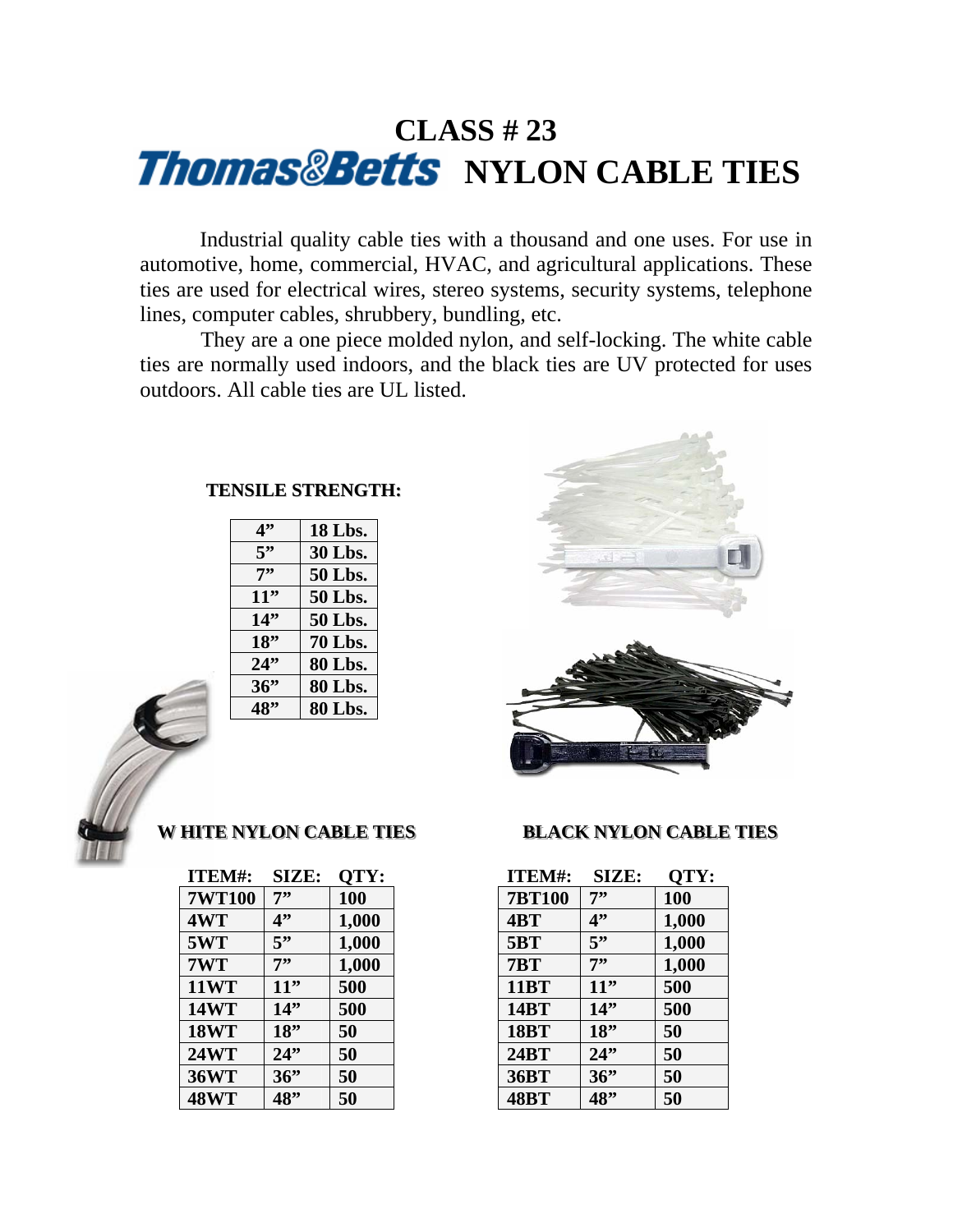## **CLASS # 23 Thomas&Betts** HEAVY DUTY **CABLE TIES**

 Standard cable ties, even the best ones, are usually only 50 lbs. of tensile strength. These heavy duty cable ties, out of our industrial division, are more than twice that. They are 120 lbs tensile strength and are noticeably wider at 8mm, instead of 5mm like the regular ones.

 These cable ties are commonly used by big commercial contractors and big government contracts and usually sold in quantities of 10,000 however, we carry them in smaller packs for commercial use and they are available in 8", 11", and 14" in both black and white. Sold in packs of 100. USA MADE



| ITEM#:       | <b>DESCRIPTION:</b>                        |
|--------------|--------------------------------------------|
| <b>HD8WT</b> | 8" x 8 mm 120 LB. WHITE TIES - (100 PACK)  |
| HD11WT       | 11" x 8 mm 120 LB. WHITE TIES - (100 PACK) |
| HD14WT       | 14" x 8 mm 120 LB. WHITE TIES - (100 PACK) |
|              |                                            |
| HD8BT        | 8" x 8 mm 120 LB. BLACK TIES - (100 PACK)  |
| HD11BT       | 11" x 8 mm 120 LB. BLACK TIES - (100 PACK) |
| HD14BT       | 14" x 8 mm 120 LB. BLACK TIES - (100 PACK) |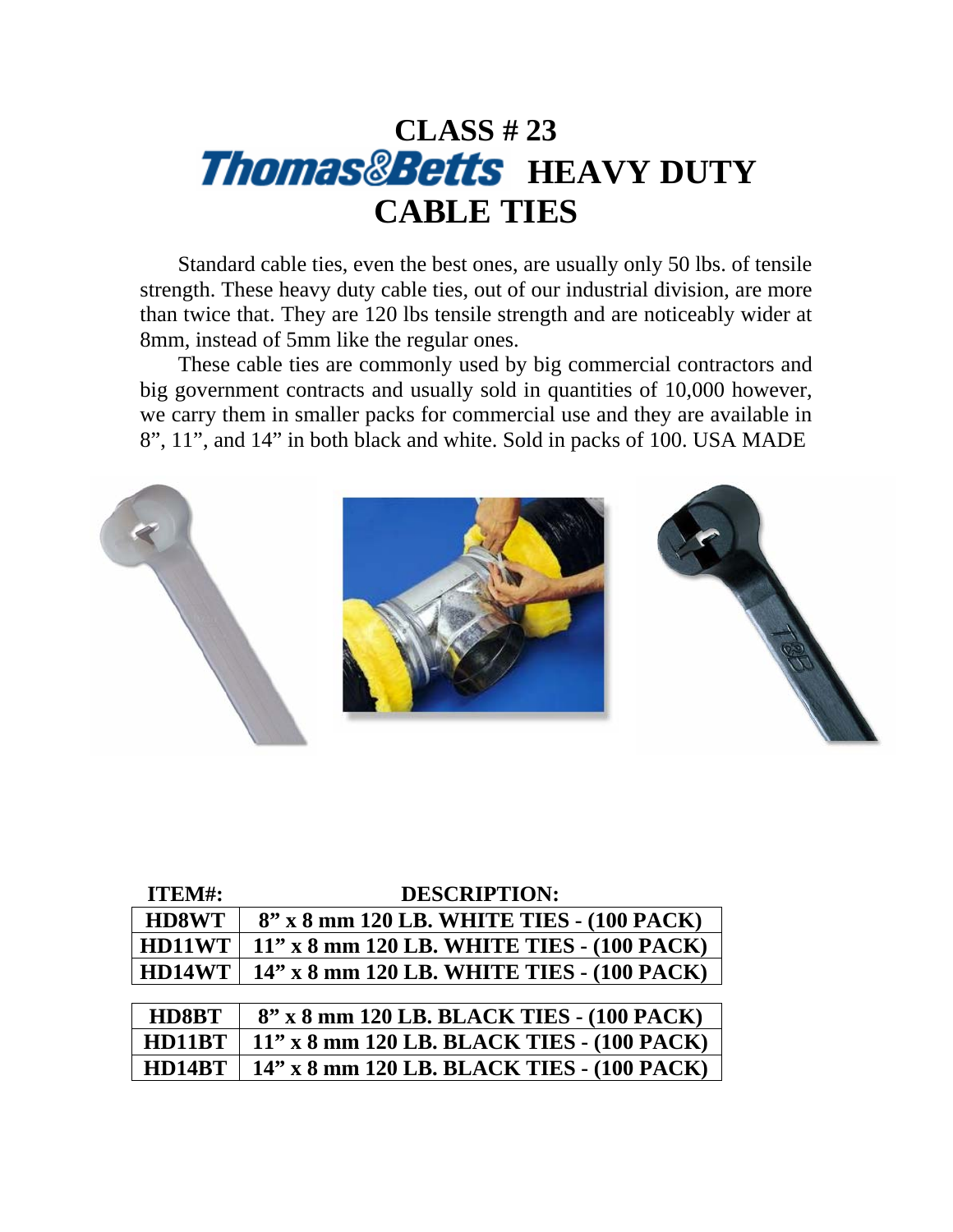# **CLASS # 23 CABLE TIE MOUNTING PADS**

 These nylon mounting pads save cable tie cinching time and the patented stay-n-place tab keeps cable tie head from sliding down behind bundle during vertical applications, as well as maintaining placement when horizontal.

 They allow for an easy insertion of cable ties with their patented lead-nfeature that funnels the cable tie into position. The countersink screw hole allows cable to easily pass over the screw head. These mounting pads also save positioning time with their 4-sided entry and center screw hole.







| ITEM#:          | <b>DESCRIPTION:</b>                  |
|-----------------|--------------------------------------|
| <b>MP34100</b>  | 3/4" MOUNTING PADS - NATURAL - (100) |
| <b>MPB34100</b> | 3/4" MOUNTING PADS - BLACK - (100)   |
| <b>MP1100</b>   | ' 1" MOUNTING PADS - NATURAL - (100) |
| <b>MPB1100</b>  | 1" MOUNTING PADS - BLACK - (100)     |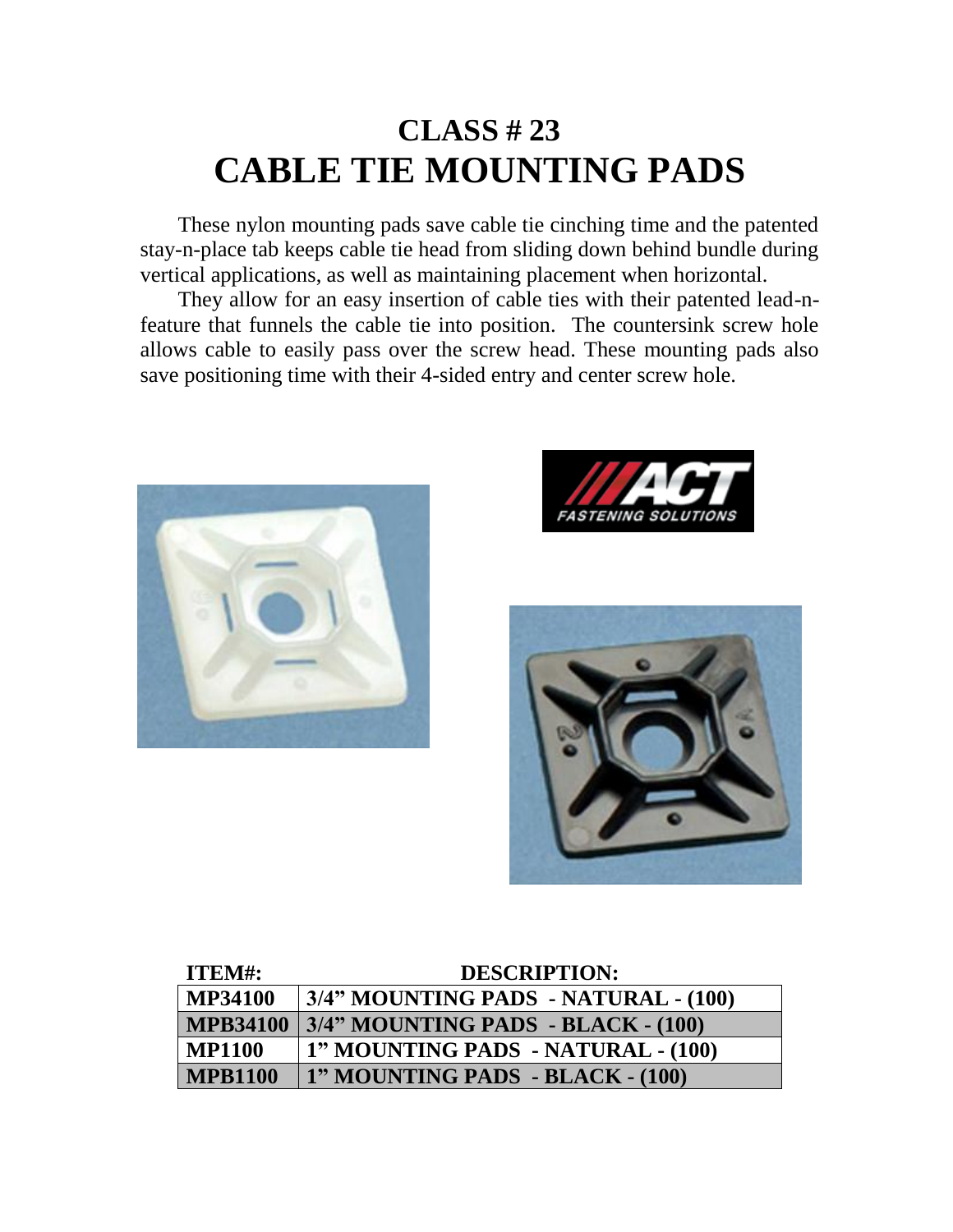

 These cable ties are ideal for air handling spaces, above drop ceilings and below raised flooring. They are strong and pure, manufactured from filtered nylon 6/6 reducing particle contamination.

 They are UL listed suitable for use in air handling spaces in accordance with section 300.22 (C) and (D) of the National Electrical Code and rules 12-010 (3), (4) and (5) and 12-020 of the Canadian Electrical Code, Part 1. They also meet UL 1565 for low smoke generation, low heat release and mechanical strength test.

 Available in standard and low profile style for reduced head height and increased safety, eliminating snags, cuts and abrasions to cable ties, users and surrounding products. All ties have a 50 lb. tensile strength.



| ITEM#:      | <b>DESCRIPTION:</b>                    |
|-------------|----------------------------------------|
| <b>7PT</b>  | 7" RED PLENUM TIES - (1000 PK)         |
| <b>11PT</b> | 11" RED PLENUM TIES - (1000 PK)        |
| <b>14PT</b> | <b>14" RED PLENUM TIES - (1000 PK)</b> |

| <b>7PTLP</b> | 7" LOW PROFILE PLENUM TIES - (1000 PK)  |
|--------------|-----------------------------------------|
| $11$ PTLP    | 11" LOW PROFILE PLENUM TIES - (1000 PK) |
| 14PTLP       | 14" LOW PROFILE PLENUM TIES - (1000 PK) |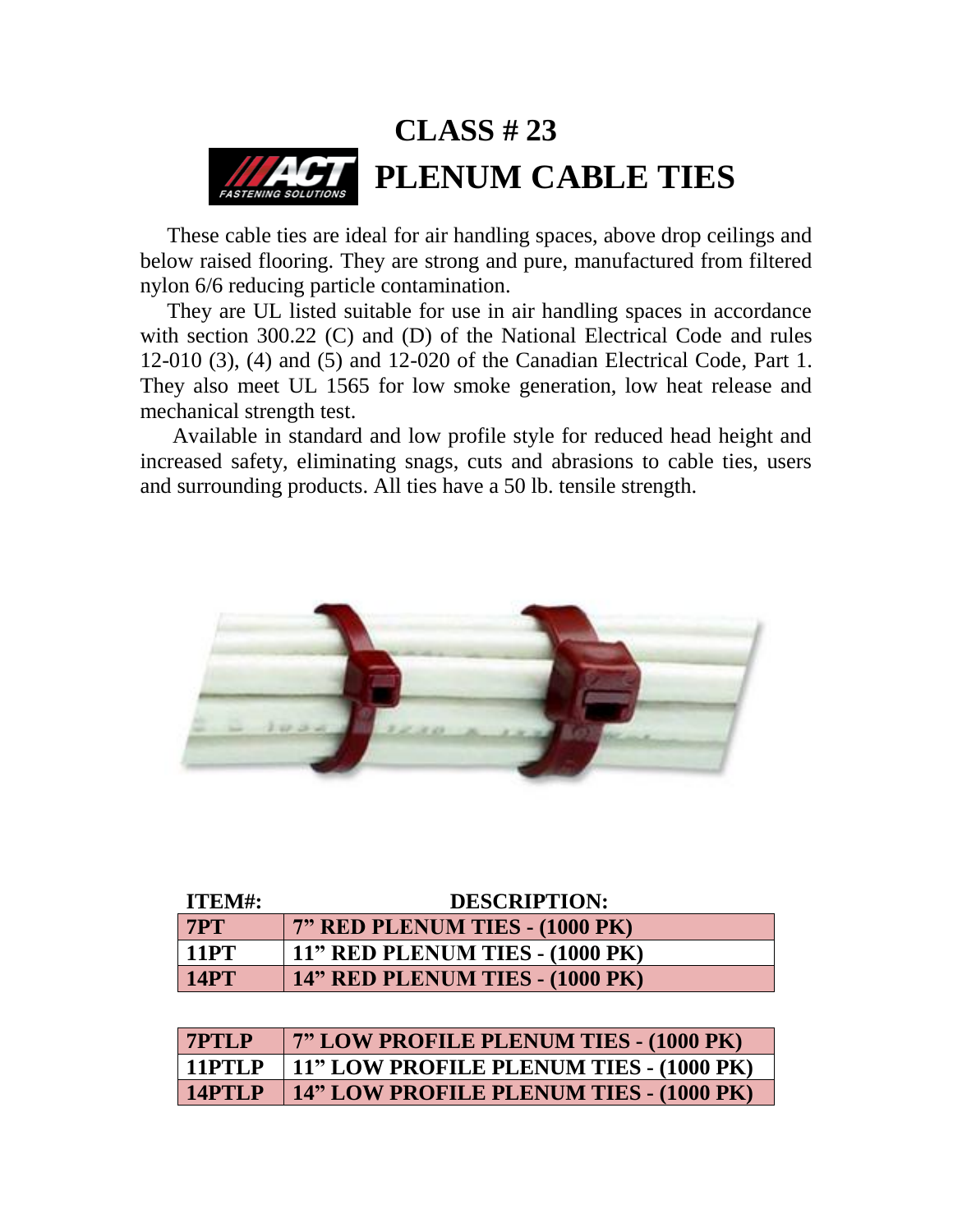### **CLASS # 23 SCREW MOUNT CABLE TIES**

 Screw mount cable ties have the added feature of a thick, molded loop on the binding end that will accommodate a screw to fasten wire (or a bundle of wire) to the wall at any height.

 The 7 1/2" are available in black or white and the 11" in white only They are constructed of tough nylon with a tensile strength of 50 Lbs. and are UV protected ties that can be used indoors or outdoors. USA MADE



**Specifications:** 

**7.5" - Max. Bundle: 1 3/4" 11" - Max. Bundle: 3" Temperature rating: 221°F / 105°C** 

| ITEM#:        | <b>DESCRIPTION:</b>                        |
|---------------|--------------------------------------------|
| <b>SM7BT</b>  | 7 1/2" BLACK SCREW MOUNT TIES - (1,000 PK) |
| <b>SM7WT</b>  | 7 1/2" WHITE SCREW MOUNT TIES - (1,000 PK) |
| <b>SM11WT</b> | 11" WHITE SCREW MOUNT TIES - (500 PK)      |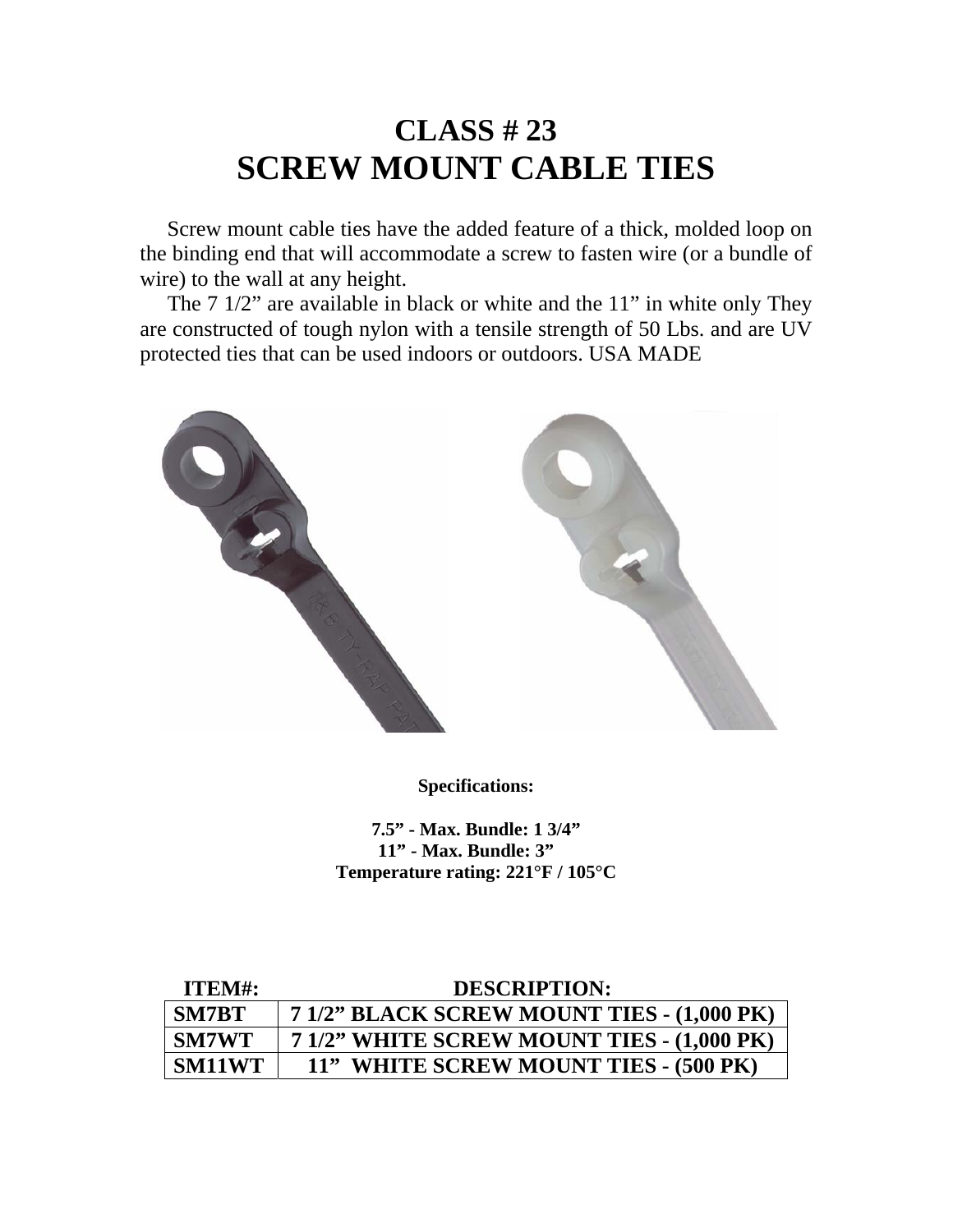### **CLASS # 23 CATAMOUNT® CABLE TIE GUN**

 The Cat-Pak light duty cable tie tool by Catamount, is the quick and easy installation tool for fastening 18 to 50Lb. tensile strength cable ties. If you're working with electrical wiring, cable, hoses, or just securing tarps, this cable tie gun is a must.

 Just fasten the cable tie around the material to be bundled, insert the end into the gun barrel, and pull the trigger to tighten. To remove any excess tie, just twist the gun from left to right and the end will be cut cleanly, so there is no tag end to scratch your hands, arms, or anything else.



| ITEM#:       | <b>DESCRIPTION:</b>                        |
|--------------|--------------------------------------------|
| <b>CTGUN</b> | <b>CATAMOUNT<sup>®</sup> CABLE TIE GUN</b> |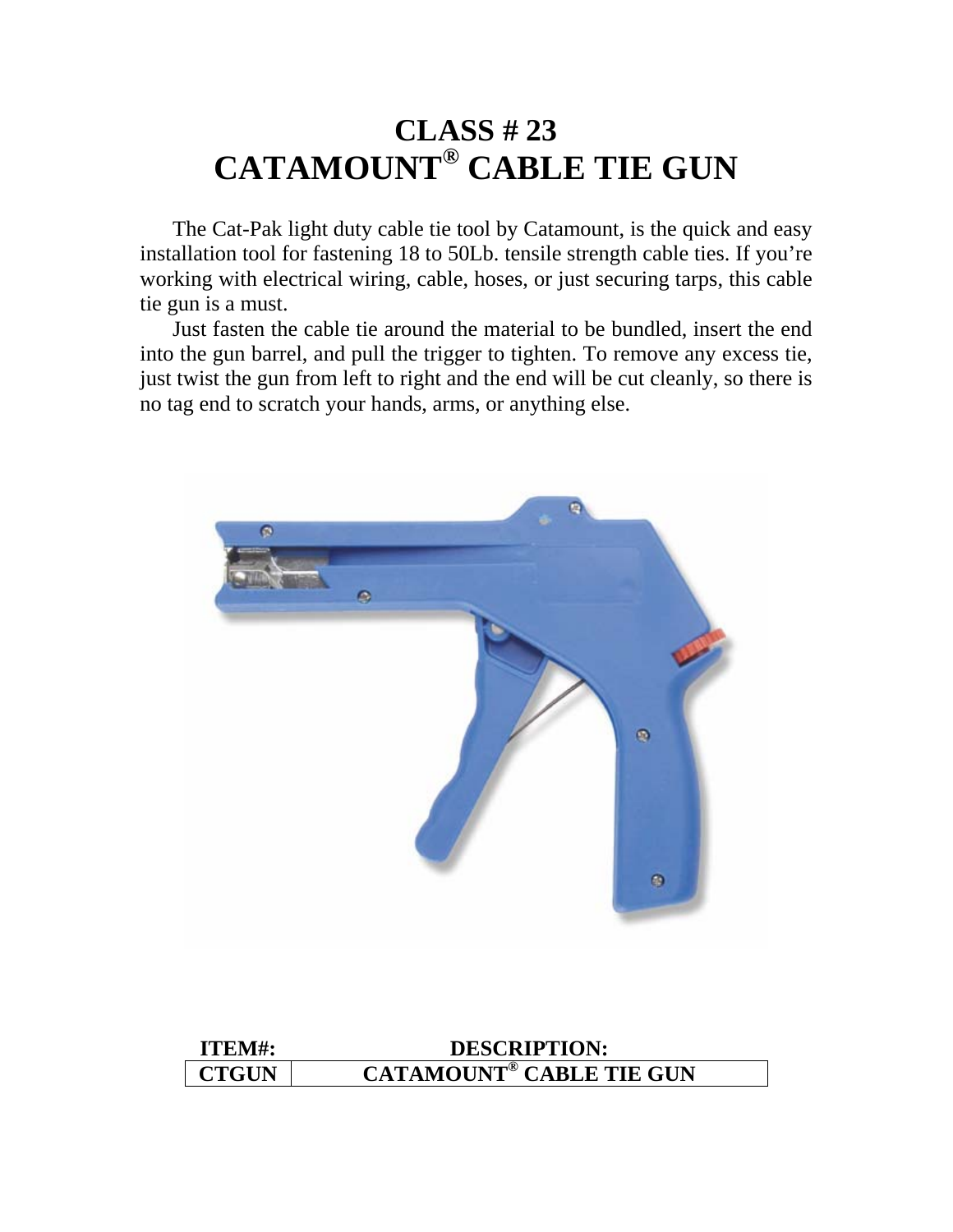# **CLASS # 23**  *Thomas&Betts* 36" DUCT STRAPS

 These are the genuine 'Thomas & Betts' brand, 36" nylon duct straps for the HVAC Industry. These straps exceed the highest tensile strengths of 175 Lbs. and can be used in as low as -40° F to as high as 185° F. They also have a UL 94 V-2 vertical flammability rating.

With these 36" cable ties you can secure a 2.75" bundle/duct up to 10.75" which covers most HVAC Installations. These are the most popular size duct straps in the industry and 'Thomas & Betts' has been voted the **#1** brand of choice. USA MADE



| ITEM#:       | <b>DESCRIPTION:</b>               | OTY |
|--------------|-----------------------------------|-----|
| 36WDS        | <b>36" WHITE HVAC DUCT STRAPS</b> | 50  |
| <b>36BDS</b> | <b>36" BLACK HVAC DUCT STRAPS</b> | 50  |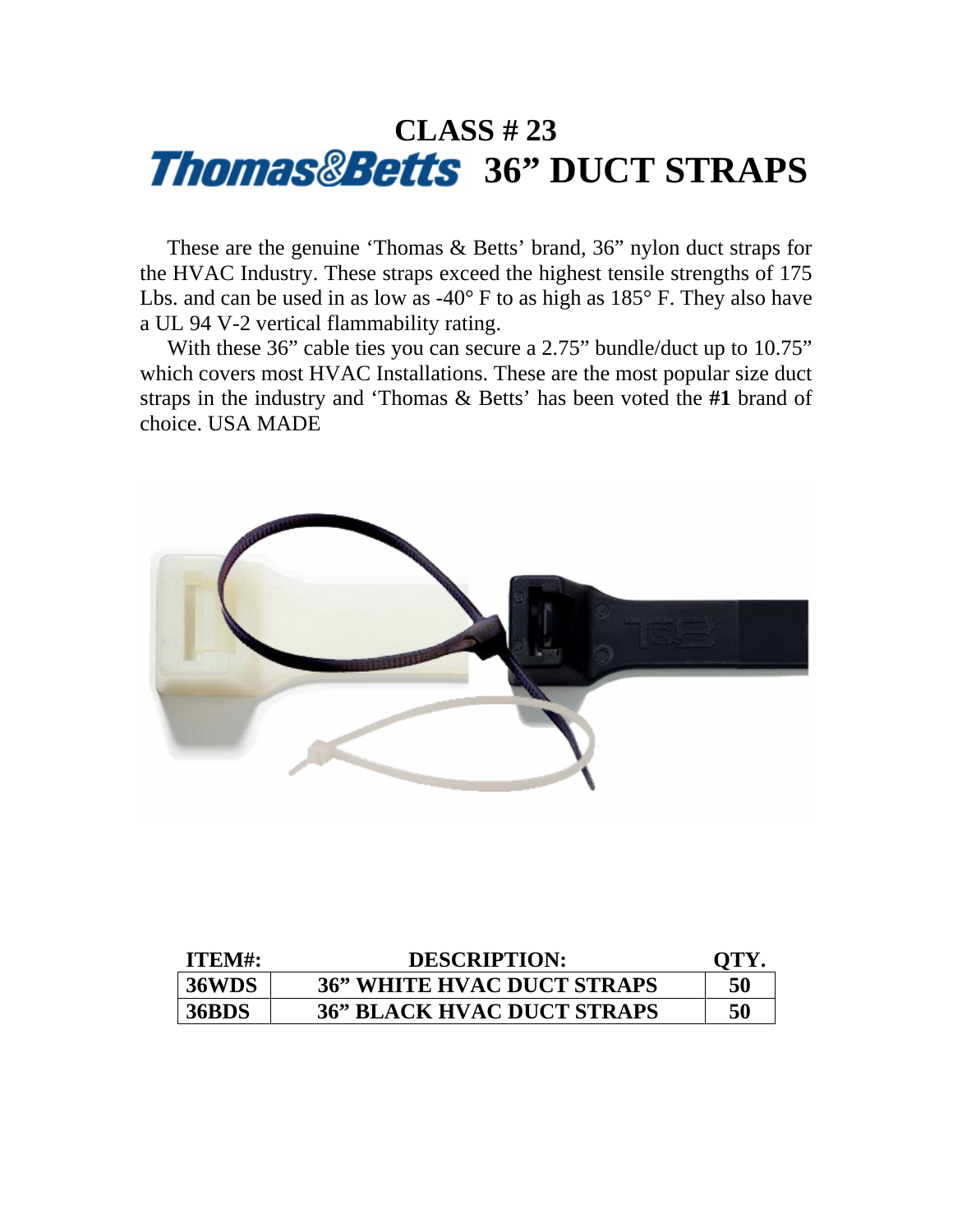# CLASS # 23<br>*Thomas&Betts* **THIN WALL HEAT SHRINK KITS**

 These are the Shrink-Kon® thin wall insulation kits. They are heat shrink tubes in various colors and diameters that are great for identification and adding a professional finishing touch on wire termination projects.

 The colored kit contains over 43' (86 pieces) of polyolefin thin wall heat shrink in red, white, blue, yellow, green, black and clear in 6" sections each. They range in diameters of  $3/16$ ",  $1/4$ ",  $3/8$ ",  $1/2$ ",  $3/4$ ", and 1' and they have a 2:1 shrink ratio.

 The original black version contains over 37' (74 pieces) of heat shrink in the same diameters as the colored kit but in black only. Both kits are UL recognized and CSA approved and come in a convenient resealable storage box.





| ITEM#:       | <b>DESCRIPTION:</b>                   |
|--------------|---------------------------------------|
| CHSKIT       | <b>86 PC. COLORED HEAT SHRINK KIT</b> |
| <b>HSKIT</b> | <b>74 PC. BLACK HEAT SHRINK KIT</b>   |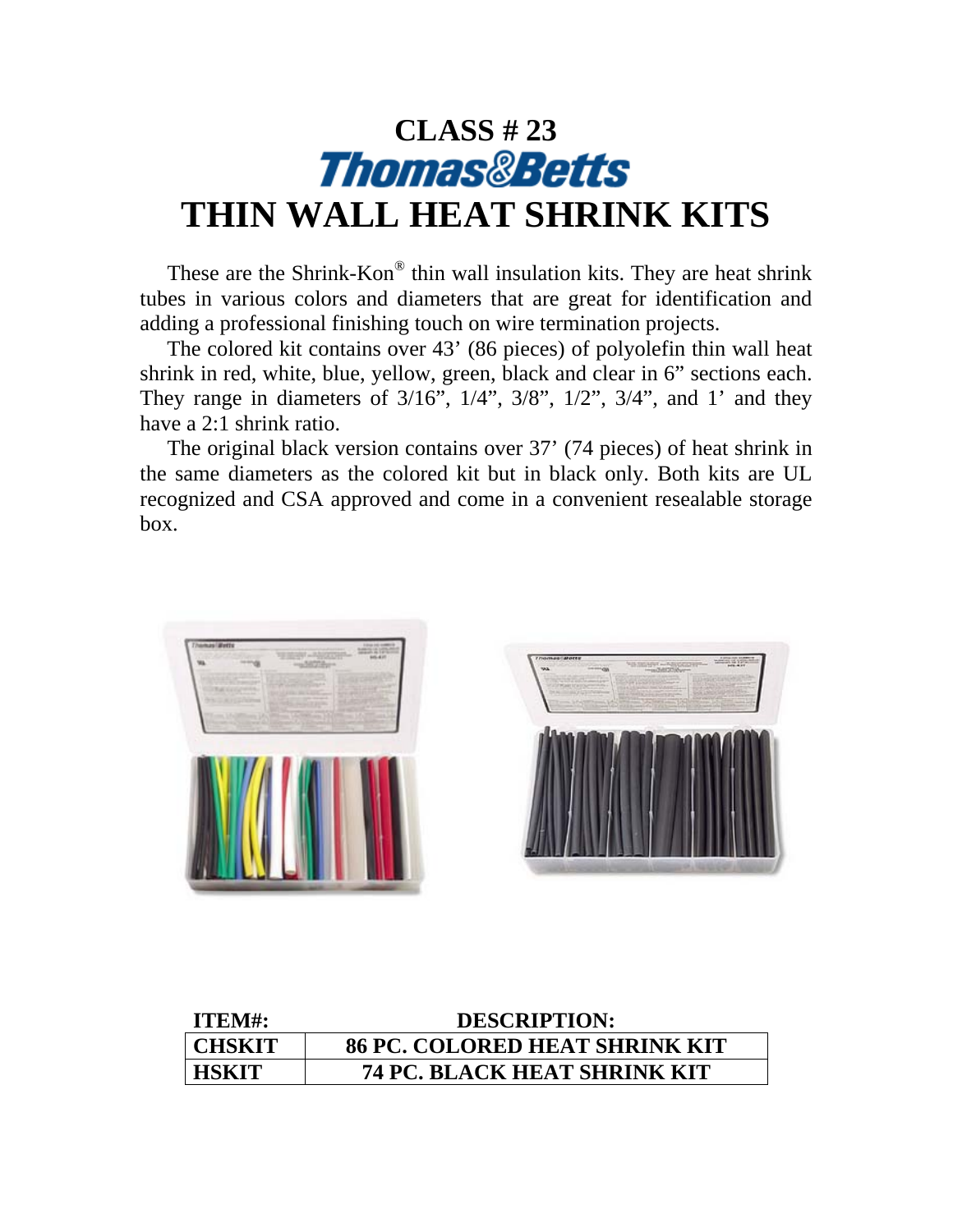### **CLASS # 23 500 PC. COLORED CABLE TIES**

 This is a big tube of various sizes and colors of cable ties. You'll always have the right colors and sizes to fill in any job. You get 500 total pieces of orange, green, blue, yellow and pink in 4" and 7" lengths.

The temperature range is  $-40^{\circ}$  To  $185^{\circ}$  F with a nylon pawl design. This assortment includes 100 each of pink and yellow 4" long and rated at 18 lbs, 100 each of blue, green, and orange 7" long and rated at 50 lbs. Material of construction: Nylon 6/6, Tool Code A.





| ITEM#:       | <b>DESCRIPTION:</b>                         |
|--------------|---------------------------------------------|
| <b>500PC</b> | <b>500 PC. COLORED CABLE TIE ASSORTMENT</b> |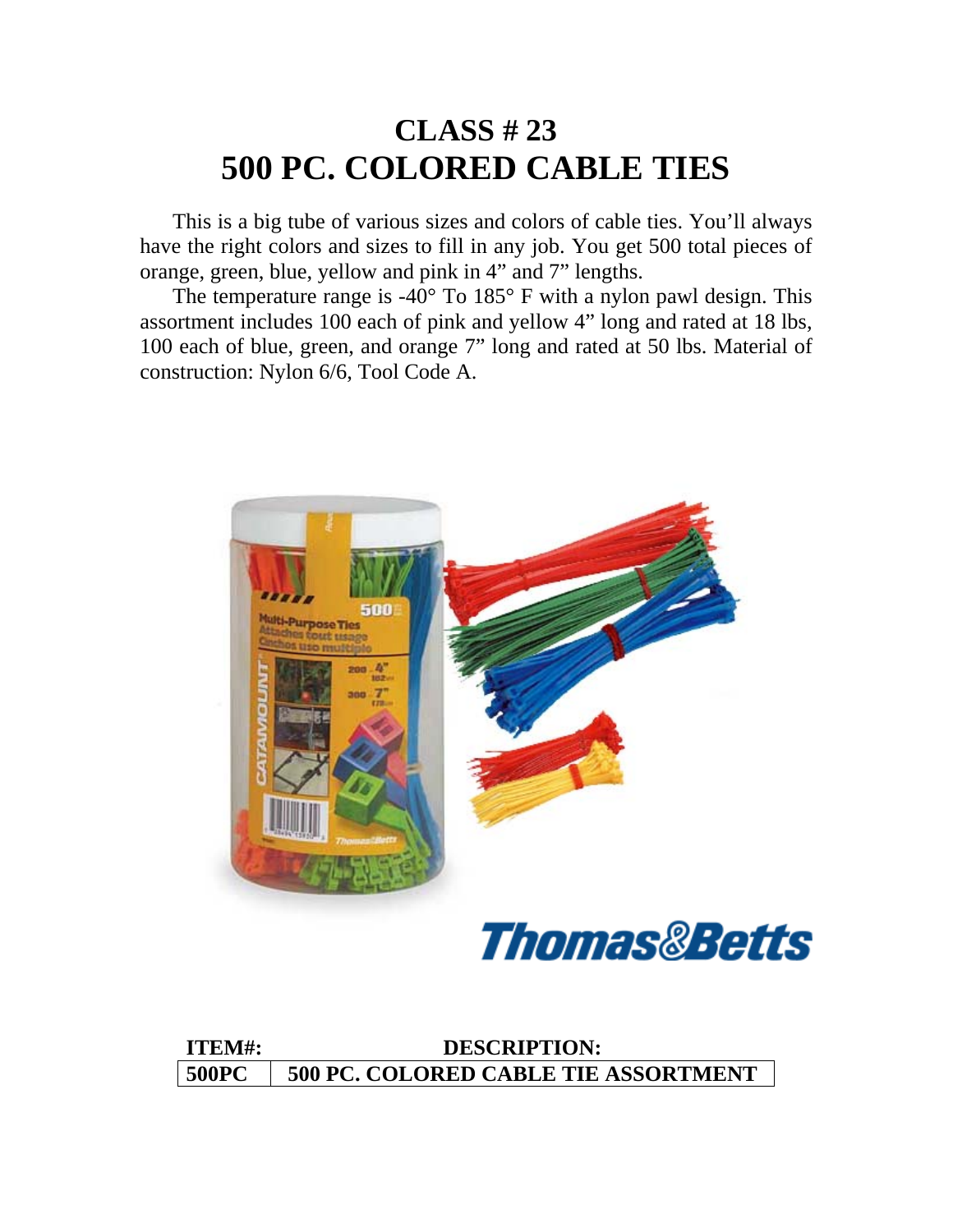

 Cable wraps, or wrapping straps, are like having a strip of double sided Velcro that you can cut to any length. They're available in two widths; 1/2" and 3/4" and they are 75 feet long. Just cut the strap to the desired length and wrap it around any size grouping of wire, cables, etc.

 These ties can be used over and over, up to 200 times just like standard Velcro, so you won't have a bunch of cut cable ties laying around, and you won't buy nearly as many, because 'Wrap Strap' cuts the waste. Available in black only and in flame retardant 1/2" straps for plenum rated areas. USA MADE



| ITEM#:                       | SIZE:         | <b>DESCRIPTION:</b>             |
|------------------------------|---------------|---------------------------------|
| <b>VEL1275</b>               | $1/2$ " x 75' | <b>VELCRO WRAP STRAP</b>        |
| VEL1275FR $ 1/2" \times 75"$ |               | <b>VELCRO WRAP STRAP-PLENUM</b> |
| <b>VEL3475</b>               | $3/4$ " x 75' | <b>VELCRO WRAP STRAP</b>        |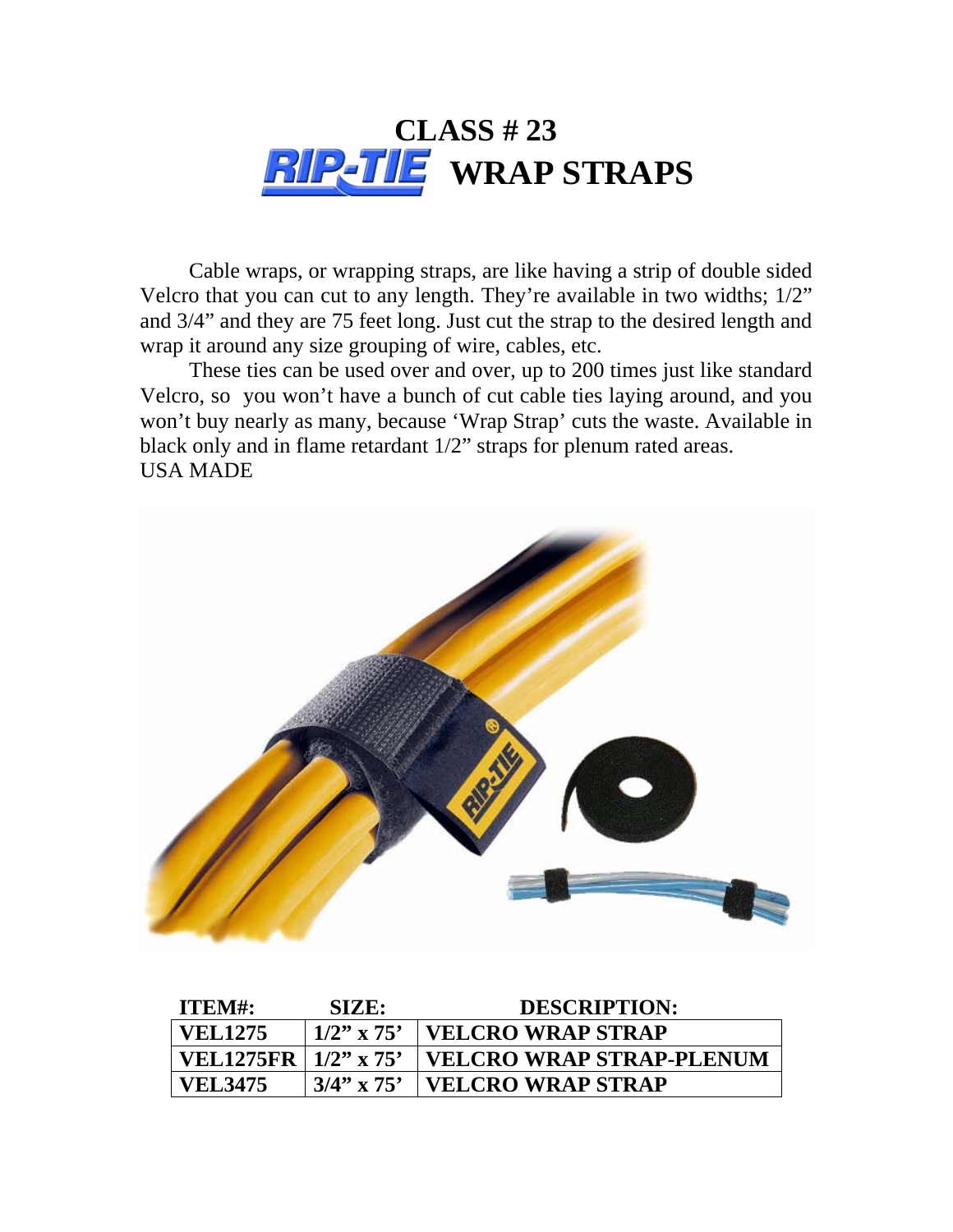### **CLASS # 23 WIREGARD SCREW-ON WIRE CONNECTORS**



WireGard™ color coded screw on wire connectors are the industry standard twist-on connector with top quality, performance and durability. They are color coded for easy size selection, and a tight, square wire spring makes quick, secure connections for positive continuity.

 The tough, thermoplastic shell shields against environmental extremes and they resist chemical action from hydrocarbons, diluted acid or alkaline solutions. Flame retardant properties resist heat distortion up to  $105^{\circ}$  C (221 $^{\circ}$  F) and the high dielectric shell features a deep skirt design to prevent exposure of bare wire.

| WNG1<br><b>GRAY</b><br><b>100</b><br><b>WIRE CONNECTORS</b><br>#22 - #16 AWG (Connections Rated at 300 V Max.)<br><b>COLOR:</b><br><b>QTY:</b><br>ITEM#:<br><b>DESCRIPTION:</b><br><b>WNB1</b><br><b>BLUE</b><br><b>100</b><br><b>WIRE CONNECTORS</b><br>#22 - #16 AWG (Connections Rated at 300 V Max.)<br><b>COLOR:</b><br><b>QTY:</b><br><b>DESCRIPTION:</b><br>ITEM#:<br><b>100</b><br><b>WIRE CONNECTORS</b><br>WNO1<br><b>ORANGE</b><br>WNO <sub>2</sub><br><b>ORANGE</b><br>500<br><b>WIRE CONNECTORS</b><br>#22 - #14 AWG (Connections Rated at 300 V Max. & 600 V Max.)<br><b>COLOR:</b><br>QTY:<br>ITEM#:<br><b>DESCRIPTION:</b><br>WNY1<br><b>YELLOW</b><br><b>100</b><br><b>WIRE CONNECTORS</b><br>500<br>WNY2<br><b>YELLOW</b><br><b>WIRE CONNECTORS</b><br>#18 - #10 AWG (Connections Rated at 300 V Max. & 600 V Max.)<br><b>COLOR:</b><br><b>QTY:</b><br><b>DESCRIPTION:</b><br>ITEM#:<br><b>WIRE CONNECTORS</b><br><b>WNR1</b><br><b>100</b><br><b>RED</b><br>WNR2<br><b>RED</b><br><b>250</b><br><b>WIRE CONNECTORS</b><br>Ш | ITEM#: | <b>COLOR:</b> | QTY: | <b>DESCRIPTION:</b> |
|------------------------------------------------------------------------------------------------------------------------------------------------------------------------------------------------------------------------------------------------------------------------------------------------------------------------------------------------------------------------------------------------------------------------------------------------------------------------------------------------------------------------------------------------------------------------------------------------------------------------------------------------------------------------------------------------------------------------------------------------------------------------------------------------------------------------------------------------------------------------------------------------------------------------------------------------------------------------------------------------------------------------------------------------|--------|---------------|------|---------------------|
|                                                                                                                                                                                                                                                                                                                                                                                                                                                                                                                                                                                                                                                                                                                                                                                                                                                                                                                                                                                                                                                |        |               |      |                     |
|                                                                                                                                                                                                                                                                                                                                                                                                                                                                                                                                                                                                                                                                                                                                                                                                                                                                                                                                                                                                                                                |        |               |      |                     |
|                                                                                                                                                                                                                                                                                                                                                                                                                                                                                                                                                                                                                                                                                                                                                                                                                                                                                                                                                                                                                                                |        |               |      |                     |
|                                                                                                                                                                                                                                                                                                                                                                                                                                                                                                                                                                                                                                                                                                                                                                                                                                                                                                                                                                                                                                                |        |               |      |                     |
|                                                                                                                                                                                                                                                                                                                                                                                                                                                                                                                                                                                                                                                                                                                                                                                                                                                                                                                                                                                                                                                |        |               |      |                     |
|                                                                                                                                                                                                                                                                                                                                                                                                                                                                                                                                                                                                                                                                                                                                                                                                                                                                                                                                                                                                                                                |        |               |      |                     |
|                                                                                                                                                                                                                                                                                                                                                                                                                                                                                                                                                                                                                                                                                                                                                                                                                                                                                                                                                                                                                                                |        |               |      |                     |
|                                                                                                                                                                                                                                                                                                                                                                                                                                                                                                                                                                                                                                                                                                                                                                                                                                                                                                                                                                                                                                                |        |               |      |                     |
|                                                                                                                                                                                                                                                                                                                                                                                                                                                                                                                                                                                                                                                                                                                                                                                                                                                                                                                                                                                                                                                |        |               |      |                     |
|                                                                                                                                                                                                                                                                                                                                                                                                                                                                                                                                                                                                                                                                                                                                                                                                                                                                                                                                                                                                                                                |        |               |      |                     |
|                                                                                                                                                                                                                                                                                                                                                                                                                                                                                                                                                                                                                                                                                                                                                                                                                                                                                                                                                                                                                                                |        |               |      |                     |
|                                                                                                                                                                                                                                                                                                                                                                                                                                                                                                                                                                                                                                                                                                                                                                                                                                                                                                                                                                                                                                                |        |               |      |                     |
|                                                                                                                                                                                                                                                                                                                                                                                                                                                                                                                                                                                                                                                                                                                                                                                                                                                                                                                                                                                                                                                |        |               |      |                     |
|                                                                                                                                                                                                                                                                                                                                                                                                                                                                                                                                                                                                                                                                                                                                                                                                                                                                                                                                                                                                                                                |        |               |      |                     |
|                                                                                                                                                                                                                                                                                                                                                                                                                                                                                                                                                                                                                                                                                                                                                                                                                                                                                                                                                                                                                                                |        |               |      |                     |
|                                                                                                                                                                                                                                                                                                                                                                                                                                                                                                                                                                                                                                                                                                                                                                                                                                                                                                                                                                                                                                                |        |               |      |                     |
|                                                                                                                                                                                                                                                                                                                                                                                                                                                                                                                                                                                                                                                                                                                                                                                                                                                                                                                                                                                                                                                |        |               |      |                     |
|                                                                                                                                                                                                                                                                                                                                                                                                                                                                                                                                                                                                                                                                                                                                                                                                                                                                                                                                                                                                                                                |        |               |      |                     |
|                                                                                                                                                                                                                                                                                                                                                                                                                                                                                                                                                                                                                                                                                                                                                                                                                                                                                                                                                                                                                                                |        |               |      |                     |
|                                                                                                                                                                                                                                                                                                                                                                                                                                                                                                                                                                                                                                                                                                                                                                                                                                                                                                                                                                                                                                                |        |               |      |                     |
| #18 - #10 AWG (Connections Rated at 300 V Max. & 600 V Max.)                                                                                                                                                                                                                                                                                                                                                                                                                                                                                                                                                                                                                                                                                                                                                                                                                                                                                                                                                                                   |        |               |      |                     |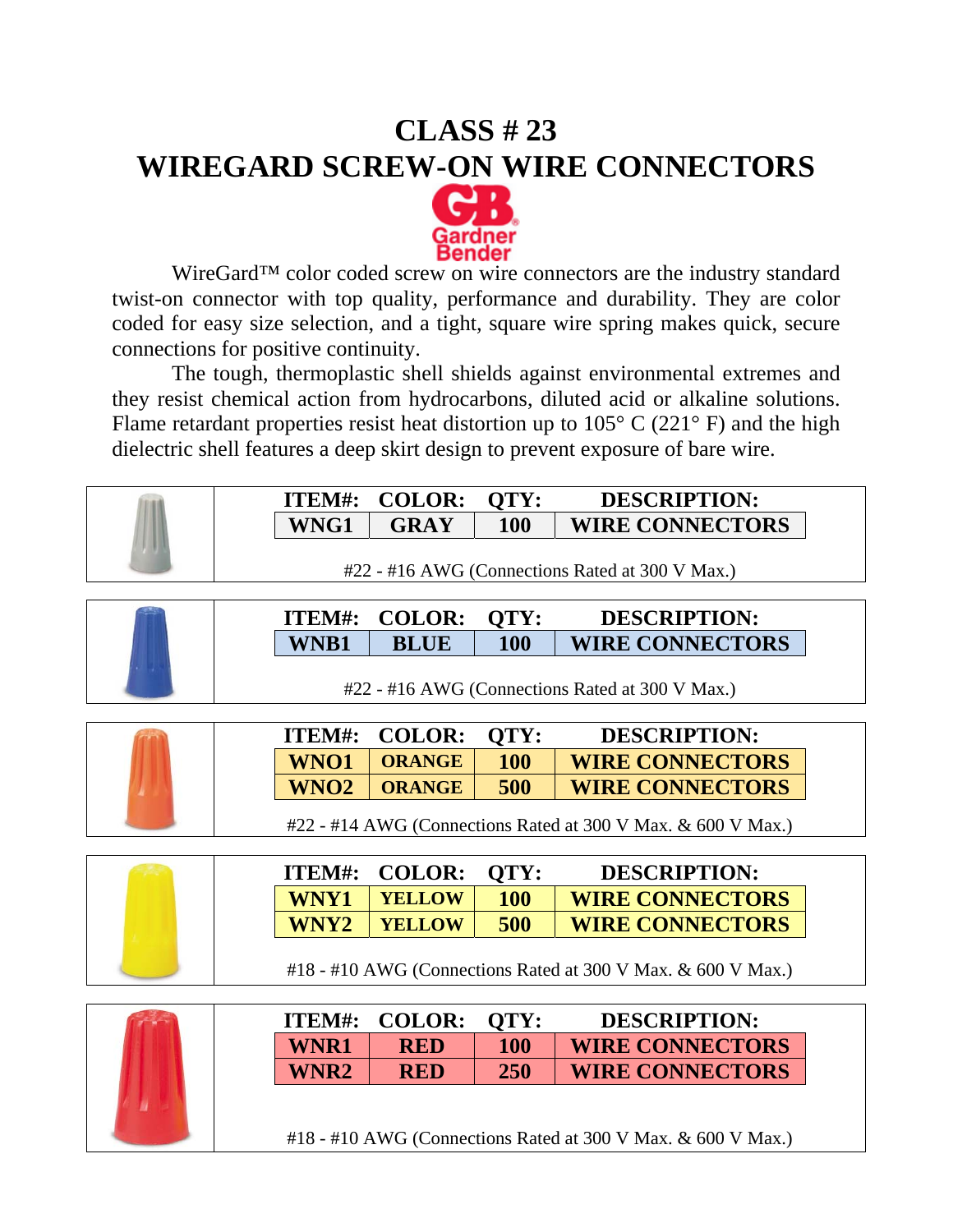### **CLASS # 23 WINGGARD TWIST-ON WIRE CONNECTORS**

WingGard<sup>™</sup> color coded twist on wire connectors are unsurpassed in quality and durability in a high-leverage, easy-on wing type design. The wings are knurled for a sure grip and offset from centerline for greater twisting leverage.

 The square wire plated spring instantly adjusts to the shape and size of the splice. Flame retardant properties resist heat distortion up to  $105^{\circ}$  C (221 $^{\circ}$  F). The high-dielectric shell features a deep skirt design to prevent exposure of bare wire.

 GreenGard™ connectors feature added plating for ground connections with protection against corrosion in grounding applications. These connectors are for copper-to-copper connections only.

|      | <b>ITEM#: COLOR:</b> | OTY: | <b>DESCRIPTION:</b>    |
|------|----------------------|------|------------------------|
| WGY1 | <b>YELLOW</b>        | 100  | <b>WING CONNECTORS</b> |
| WGY2 | <b>YELLOW</b>        | 500  | <b>WING CONNECTORS</b> |

#22 - #10 AWG (Connections Rated at 300 V Max. & 600 V Max.)



|                  | <b>ITEM#: COLOR:</b> | OTY: | <b>DESCRIPTION:</b>    |
|------------------|----------------------|------|------------------------|
| WGR1             | RED                  | 100  | <b>WING CONNECTORS</b> |
| WGR <sub>2</sub> | RED                  | 500  | <b>WING CONNECTORS</b> |

#22 - #6 AWG (Connections Rated at 300 V Max. & 600 V Max.)



**ITEM#: COLOR: QTY: DESCRIPTION:**  WGB1 | BLUE | 50 | WING CONNECTORS  **WGB2 BLUE 100 WING CONNECTORS** 

#14- #6 AWG (Connections Rated at 300 V Max. & 600 V Max.)

| . . |  |
|-----|--|

|      | <b>ITEM#: COLOR:</b> | OTY:       | <b>DESCRIPTION:</b>    |
|------|----------------------|------------|------------------------|
|      | $WGG1$ GREEN         | <b>100</b> | <b>WING CONNECTORS</b> |
| WGG2 | <b>GREEN</b>         | 500        | <b>WING CONNECTORS</b> |

For Grounding Connections.

#14- #10 AWG (Connections Rated at 600 V Max.)

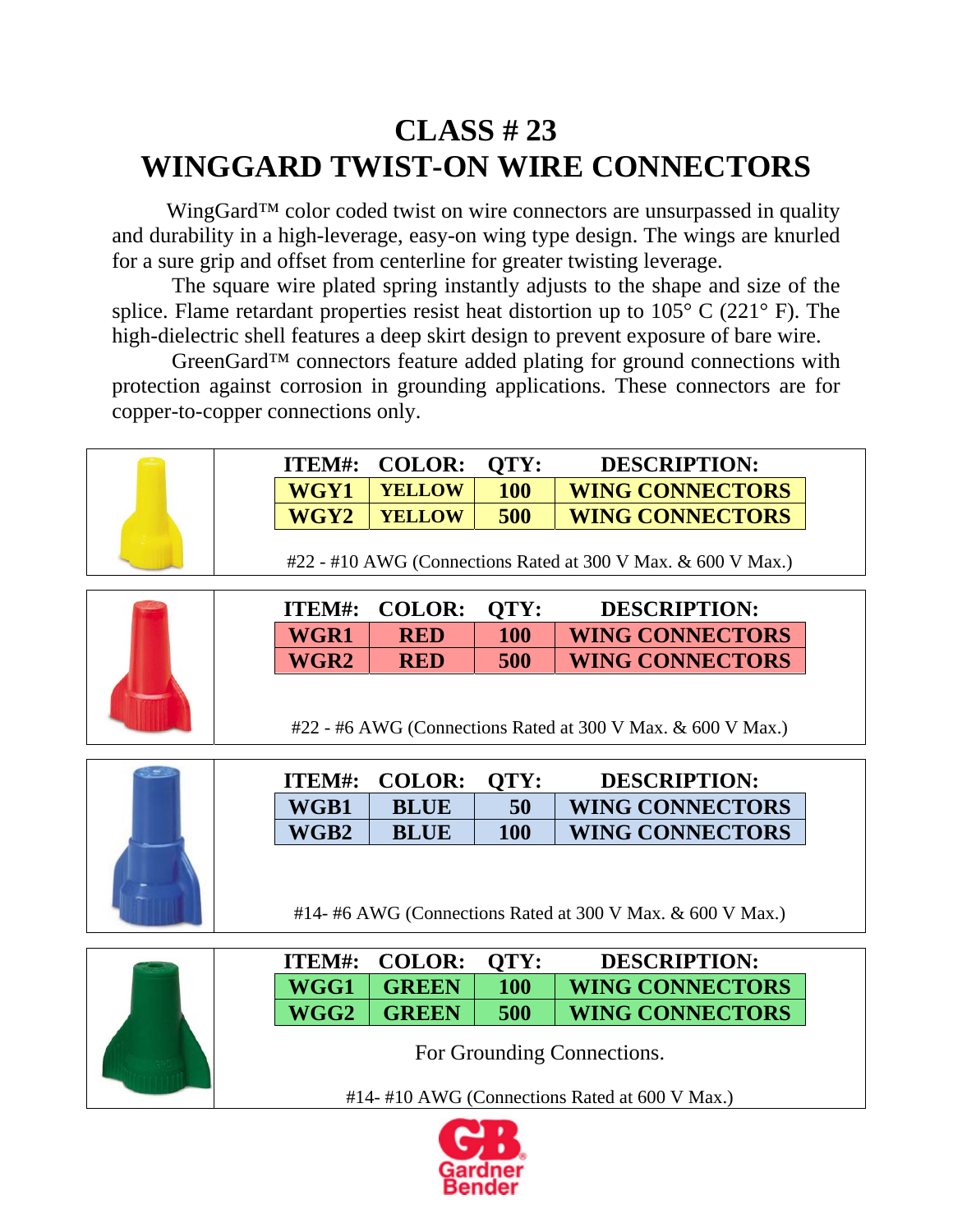### **CLASS # 23 HEX-LOK & UNI-LOK WIRE CONNECTORS**

Hex-Lok™ multi-range connectors are hex-head copper-to-copper connectors that will cover 95% of everyday applications. They feature a streamlined design for any compact installations and the square-wire spring frabs and holds wires for secure connections. Can be used with a hex driver without stripping.

Uni-lok™ connectors are universal and cost effective. Swept mini-wings provide additional torque and the long skirt covers stripped wires. They are for copper-tocopper connections only.



|                  | $11$ LIVI $\pi$ . CULUN. | VII.       | DESCRII TIUR.             |
|------------------|--------------------------|------------|---------------------------|
| WHT1             | <b>TAN</b>               | <b>100</b> | <b>HEX-LOK CONNECTORS</b> |
| WHT <sub>2</sub> | <b>TAN</b>               | 500        | <b>HEX-LOK CONNECTORS</b> |
|                  |                          |            |                           |

**ITEM#: COLOR: QTY: DESCRIPTION:** 

#22 - #8 AWG (600V Max in building wire and 1,000V Max in lighting fixtures/luminaries and signs.)



|              | <b>ITEM#: COLOR:</b> | OTY: | <b>DESCRIPTION:</b>       |
|--------------|----------------------|------|---------------------------|
| <b>WHGR1</b> | GRAY                 | 50   | <b>HEX-LOK CONNECTORS</b> |
| WHGR2        | GRAY                 | 250  | <b>HEX-LOK CONNECTORS</b> |

#14 - #6 AWG (600V Max in building wire and 1,000V Max in lighting fixtures/luminaries and signs.)

|  | <b>ITEM#:</b> | <b>COLOR:</b> | OTY:       | <b>DESCRIPTION:</b>                                                 |  |
|--|---------------|---------------|------------|---------------------------------------------------------------------|--|
|  | WHY1          | <b>YELLOW</b> | <b>100</b> | <b>UNI-LOK CONNECTORS</b>                                           |  |
|  | WHY2          | <b>YELLOW</b> | 500        | <b>UNI-LOK CONNECTORS</b>                                           |  |
|  |               |               |            |                                                                     |  |
|  |               |               |            |                                                                     |  |
|  |               |               |            | #22 - #12 AWG (600V Max in building wire and 1,000V Max in lighting |  |
|  |               |               |            | fixtures/luminaries and signs.)                                     |  |

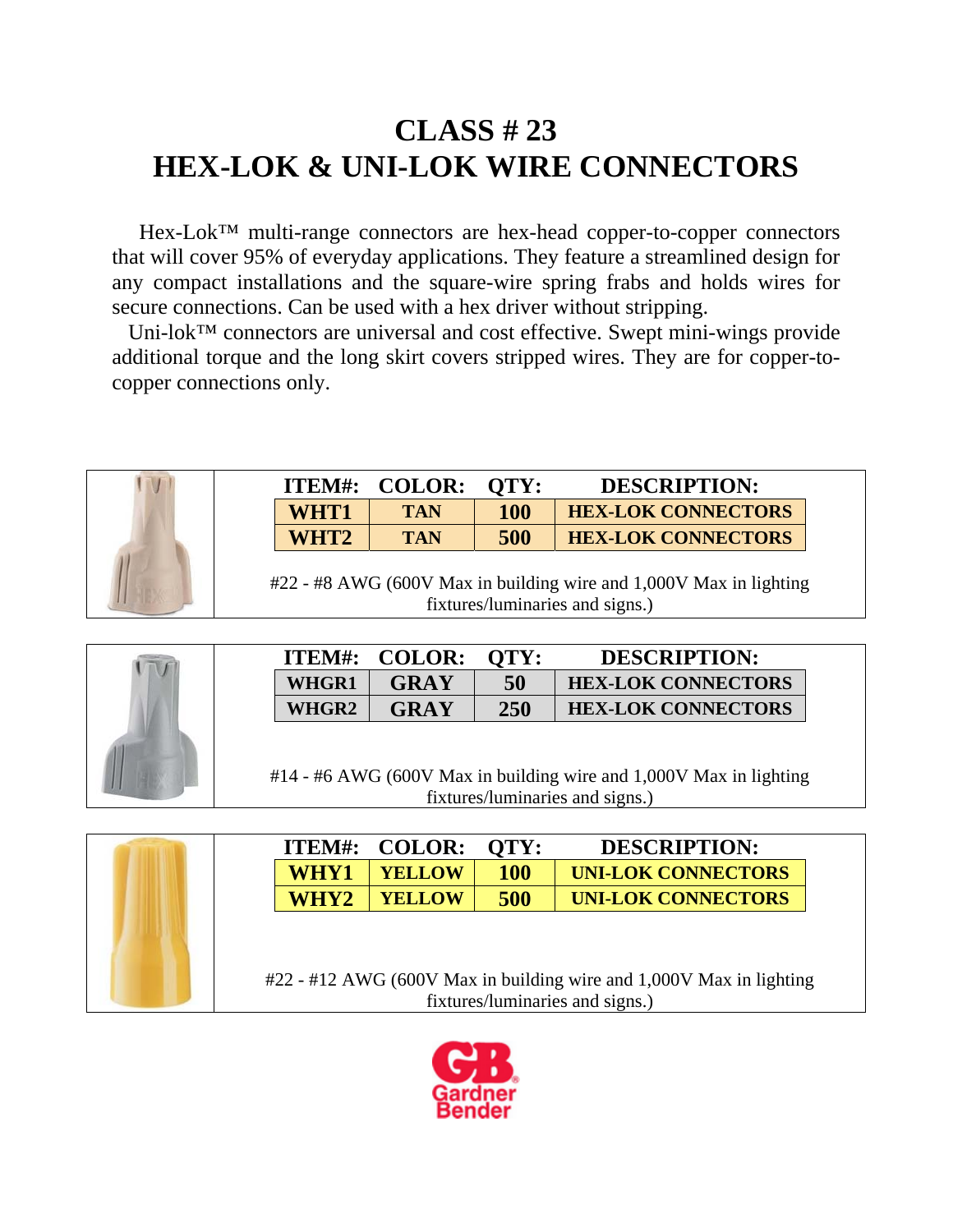### **CLASS # 23 PUSHGARD PUSH-IN WIRE CONNECTORS**

 Pushgard™ push-in wire connectors feature corrosion resistant stainless steel springs that resist wire pullout while still allowing for corrections with a simple left right twist and pull.

 The simplified insertion and compact size helps in tight locations and the clear polycarbonate housings have color-coded side panels for connection verification as well as a continuity test point for easy voltage checks.

 Available in 2, 3, 4 and 8 port configurations packed 100 per box on the 2, 3 & 4 port and 50 per box on the 8 port. They're rated at 600 volts max in building wire and 1,000 volts max in lighting fixtures and luminaries. For copper-to-copper only.



| ITEM#:           | <b>DESCRIPTION:</b>                           | QTY:       |
|------------------|-----------------------------------------------|------------|
| WPG <sub>2</sub> | PUSHGARD <sup>TM</sup> 2 PORT WIRE CONNECTORS | <b>100</b> |
| WPG3             | <b>PUSHGARD™ 3 PORT WIRE CONNECTORS</b>       | <b>100</b> |
| WPG4             | PUSHGARD™4 PORT WIRE CONNECTORS               | <b>100</b> |
| WPG8             | PUSHGARD™ 8 PORT WIRE CONNECTORS              | 50         |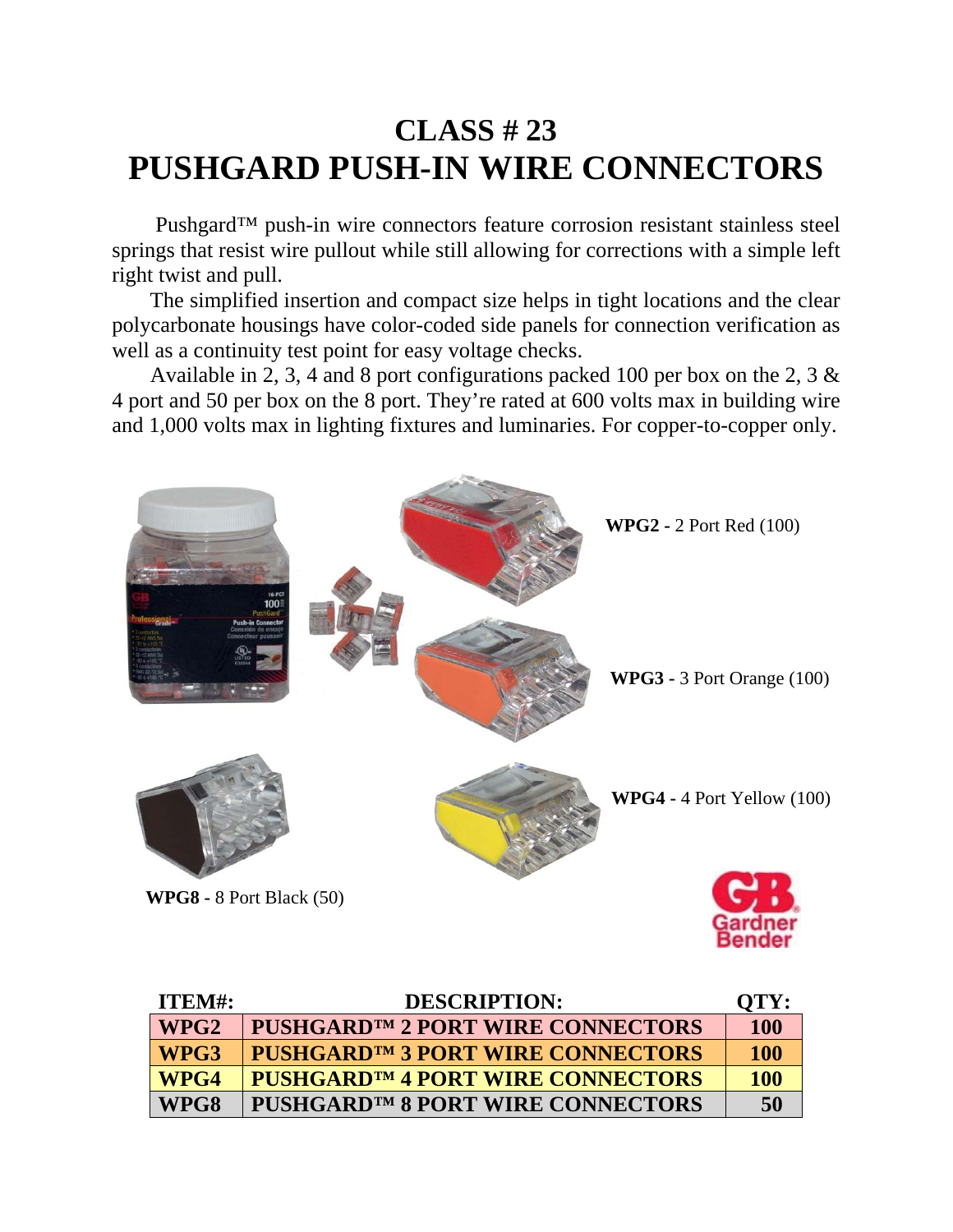### **CLASS # 23 ADHESIVE LINED HEAT SHRINK TUBING**

 Insulate, seal and protect with this dual wall heat shrink polyolefin black tubing. Available in 48" length sticks with a heat shrink ratio of 3:1, so be sure to select a dimension which will shrink snugly over the selected component. This tubing will not cause hazardous Polymerization to occur.

 This heat shrink tubing is for sealing against water, moisture or other elements in applications for telecommunications, marine use, processing plants, automobile and more.



- 48" Lengths
- Accommodates a variety of shapes and contours
- Internal meltable sealant physically encapsulates connections
- Flame retardant
- Application: marine, processing plants, automobile and telecommunications
- $230^{\circ}F(110^{\circ}C) 67^{\circ}F(-55^{\circ}C)$
- Shrink Temperature: 248°F (120°C)
- Available sizes: 1/8", 1/4", 3/16", 1/2" & 3/4"
- Recovered Wall Thickness: .043
- Color: Black

| ITEM#:            | <b>DESCRIPTION:</b>                                    |
|-------------------|--------------------------------------------------------|
| <b>ALHST1848</b>  | ADHESIVE LINED HEAT SHRINK TUBING - 1/8" x 48"         |
| <b>ALHST1448</b>  | <b>ADHESIVE LINED HEAT SHRINK TUBING – 1/4" x 48"</b>  |
| <b>ALHST31648</b> | <b>ADHESIVE LINED HEAT SHRINK TUBING – 3/16" x 48"</b> |
| <b>ALHST1248</b>  | ADHESIVE LINED HEAT SHRINK TUBING $-1/2$ " x 48"       |
| <b>ALHST3448</b>  | ADHESIVE LINED HEAT SHRINK TUBING - 3/4" x 48"         |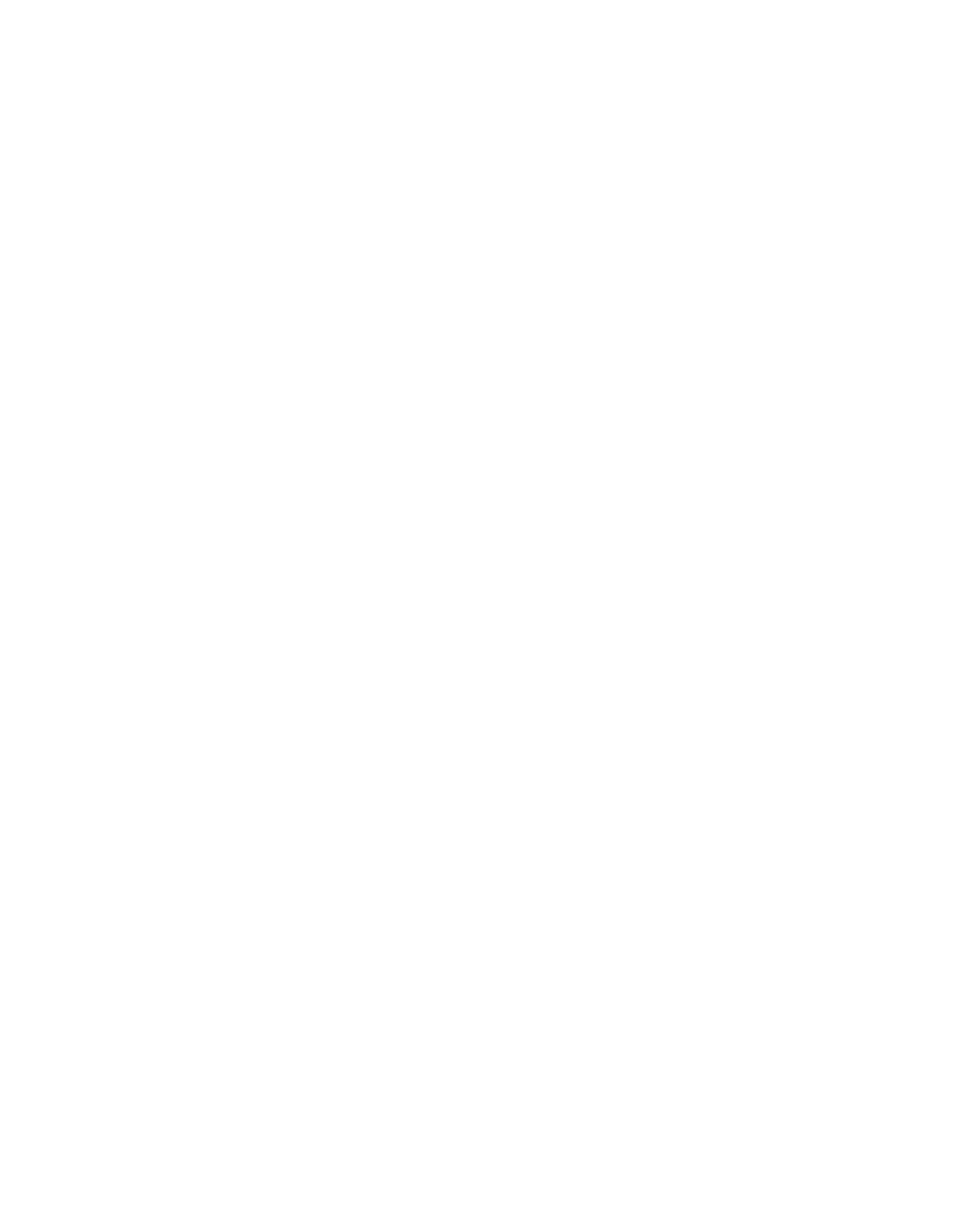### **CLASS # 23 HEAT SHRINK SNAP PLUGS**

 These heat shrink snap plugs, also called 'bullet connectors', insulate, protect and seal electrical connections from physical abuse, abrasion, water, salt and other corrosive compounds. They are durable even immersed in anti-freeze, brake fluid and other chemicals.

 They feature NiAc insulation and the wall thickness is significantly thicker than competitive polyolefin or nylon products, providing excellent durability with a 40% faster shrinking time. Sold individually.





Female Snap Plug: 16-14 Guage Blue Female Snap Plug: 18-22 Guage Red



Male Snap Plug: 16-14 Guage Blue Male Snap Plug: 18-22 Guage Red



| ITEM#:        | <b>DESCRIPTION:</b>                        |
|---------------|--------------------------------------------|
| <b>HSFSPB</b> | <b>HEAT SHRINK FEMALE SNAP PLUG - RED</b>  |
| <b>HSFSPR</b> | <b>HEAT SHRINK FEMALE SNAP PLUG - BLUE</b> |
| <b>HSFSPB</b> | <b>HEAT SHRINK MALE SNAP PLUG - RED</b>    |
| <b>HSFSPR</b> | <b>HEAT SHRINK MALE SNAP PLUG - BLUE</b>   |